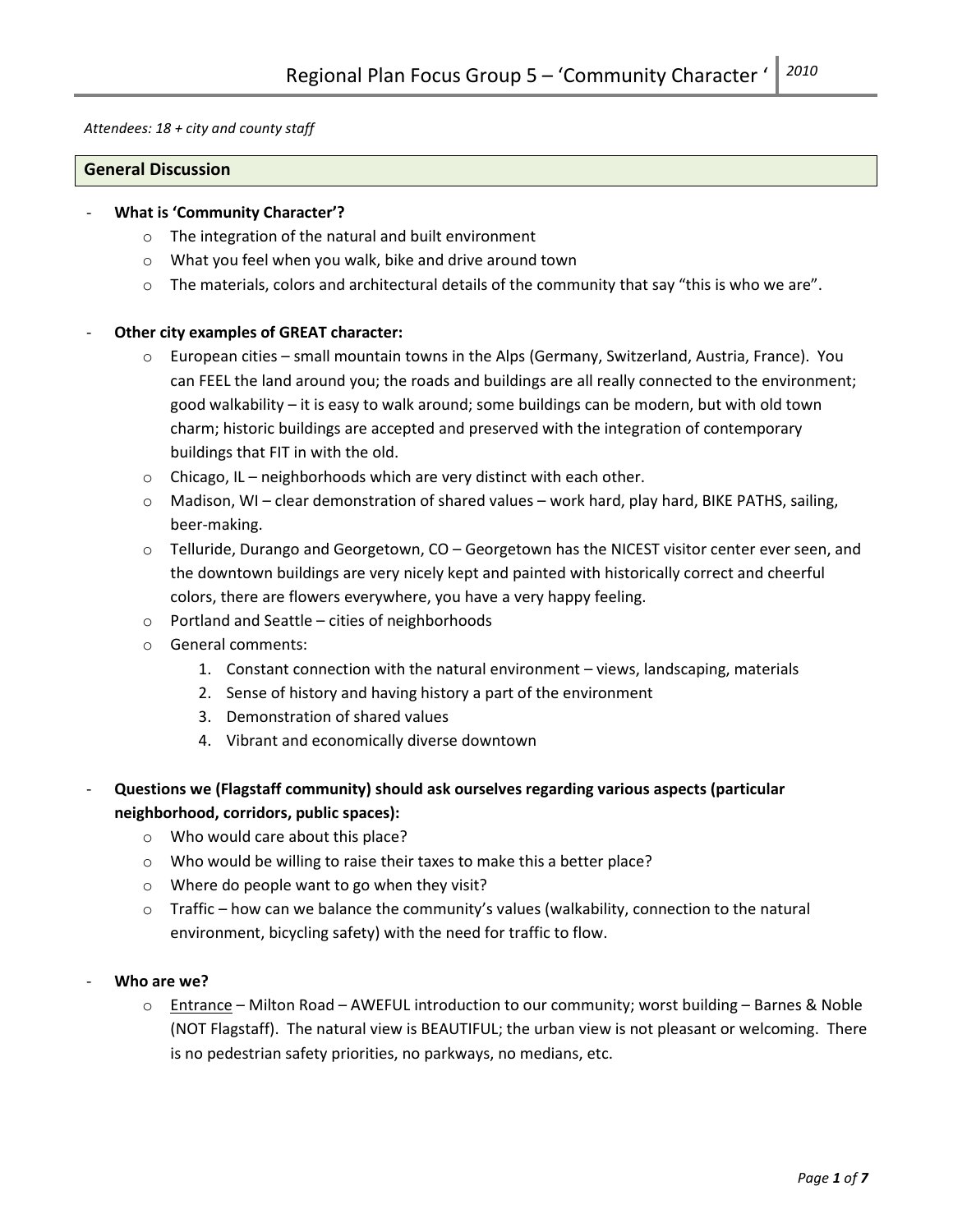- o Dilapidated buildings and homes find examples from other communities of how to balance the "impositions" of rules with how to clean up the "impositions" in our neighborhoods, and realizing that there is not only one way for a neighborhood to look.
- $\circ$  What do we compromise in a community to maintain character and protect citizens, yet ALLOW for differences?
- o "Distressed" means: needs some TLC

# Break out group 1 - URBAN DESIGN: Entrances, Gateways, Viewsheds, Heritage Preservation, Streetscapes, Planning and Public Art

# REGIONAL 'Community Character'?

- o Views of the peaks
- o Walnut Canyon
- o Surrounding Forest
- o Open Space meadows
- o Forested Interstate medians
- o Dark Skies
- o Train
- o Airport exit
- o Naval Observatory
- o Metal Bridges
- $\circ$  Conext of I-40 / I-17 to the community = disconnected
- $\circ$  I-17 into town lack of transition ("you have arrived at Flagstaff" is not there)

## LOCAL 'Community Character'?

- o Engineering standards to not reflect community design
- o Need urban design standards for Lone Tree to prevent another 'Milton Road'

# PUBLIC SPACE 'Community Character'?

- o Parkways 'improved' landscaped, trees, rocks
- o Planning order of priorities MUST be evident when you look at a street:
	- 1. Pedestrians
	- 2. Bicycles
	- 3. Transit
	- 4. Automobiles
- o Need cross-connections
- o Historic Preservation with (and for) economic development
- o Economic Gardening
- o Balanced Standards adaptive (and rules with resources?)
- o Improved streetscape: more (drought-tolerant) landscaping and larger sidewalks-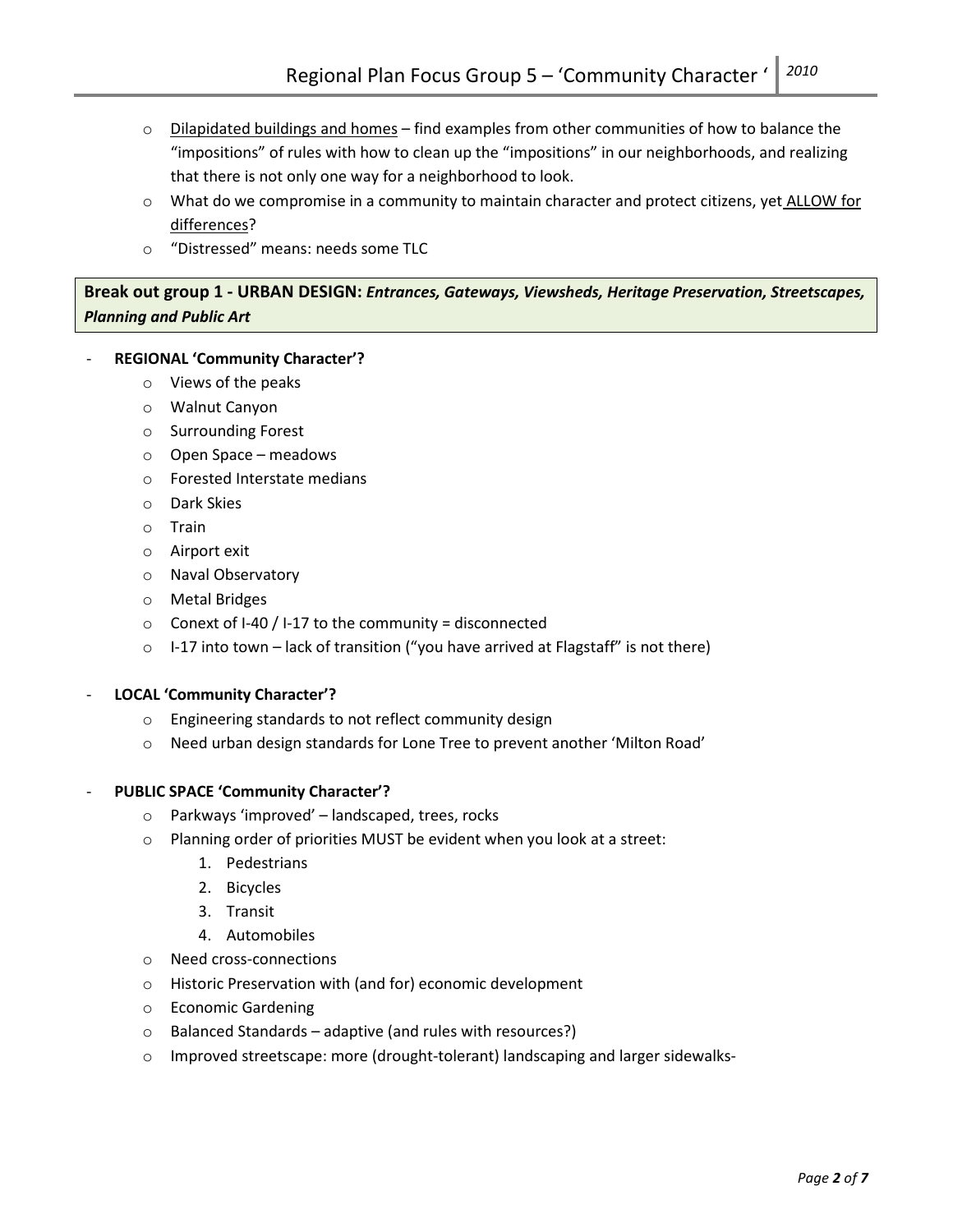## PROPERTY RIGHTS – vs – STANDARDS

- o Policy of putting utilities underground neither (eventually no overhead lines nor huge electrical boxes on prominent urban corners or streetscapes for existing areas, not new) – to preserve our beautiful environment (as economic development, environmental conservation AND social betterment). How to balance this with affordability.
- $\circ$  Electrical boxes need to be coordinated with site design and placed appropriately, screened and yet still easy to access.
- o Downtown parking CARS, yet making pedestrians a priority how?
- $\circ$  Parking less impact on the public realm?
- $\circ$  Buildings FORWARD parking behind or beside.
- o Form-Based-Code incentives

## Design Traditions of Flagstaff Region

- o Craftsman rusticated
- o Do not recreate Flagstaff 'Disneyland' it does not all have to look 1920's
- o NAU Frankie Building
- o Natural materials (are expensive)
- o Honest materials pragmatic in use and available. Example of the 'Credit Union'
- $\circ$  Simple rusticated materials and design does not have to be more expensive, but more thoughtful

#### Build UP, not OUT

- o Reduce new infrastructure costs use existing infrastructure
- o Increase density (in appropriate places)
- o Reasonable code to not create too much mass
- $\circ$  Trade-offs? Views or height? there are mitigations, compromises and design solutions
- o Context sensitive –

## **Viewsheds**

- o Cannot lose ridge lines
- o Challenge to identify (views to and from)
- $\circ$  Identify viewsheds to protect that makes sense need a map in Regional Plan

## Parks / Open Space

- o Always a need for playgrounds "It's my park"
- o Able to walk to your local park
- $\circ$  Neighborhoods come together to celebrate heritage events, opportunities for people to meet people.
- o Looked at
- o Neighborhood parks linked to FUTS
- o When Lone Tree \_\_\_\_\_\_\_ look at: a) Way signing, b) Entry enhancement, c)
- o A hub on Fourth Street –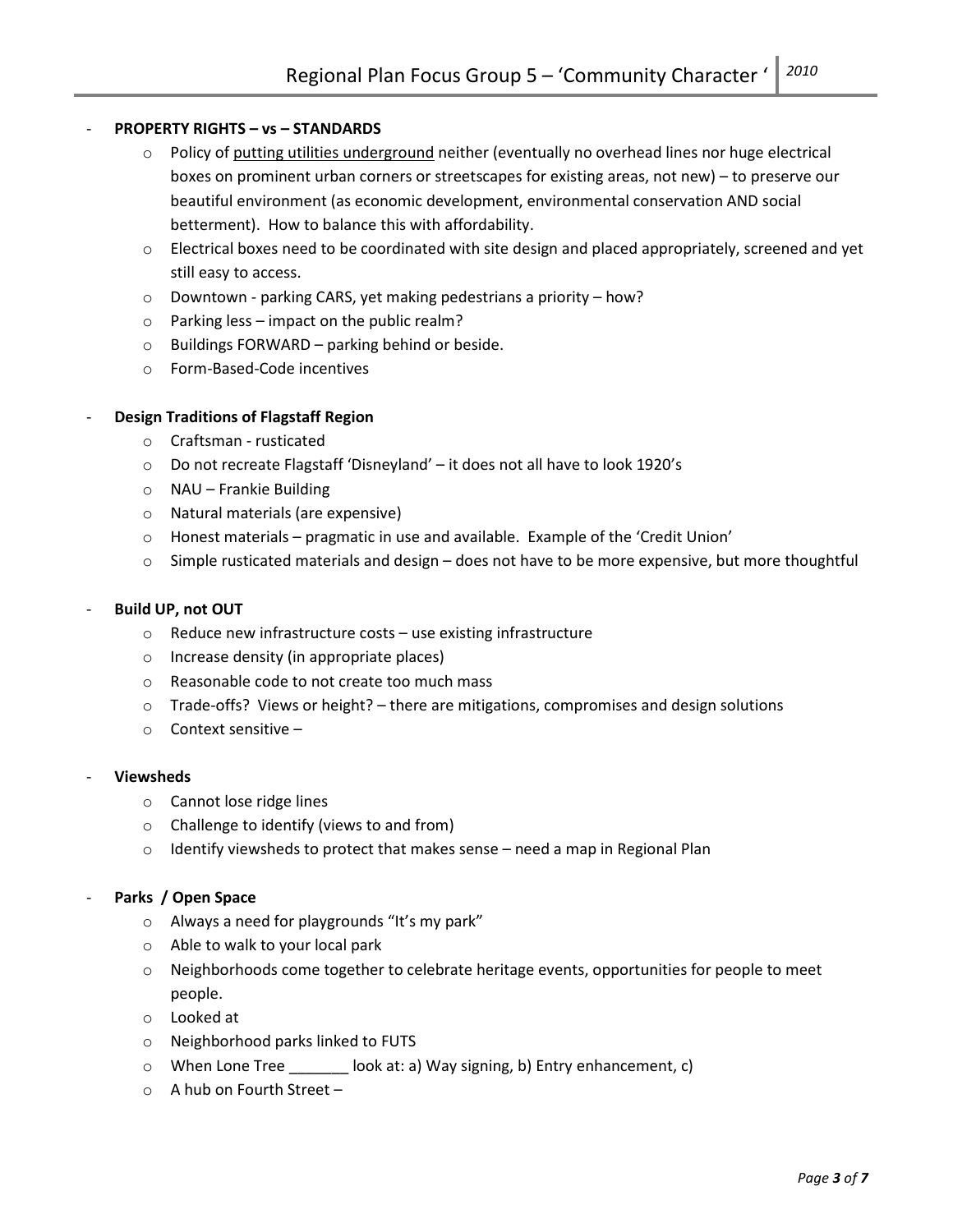- o National Forest is not a park
- o Parks are valued by children and families
- o Tourists and visitors come for events (in the parks)

## Public Art

- o From government BBB-tax revenue generated
- o Context is important
	- 1. String of lights across bridge FL Wright
	- 2. Alien Out houses
- o Incorporate as fundamental part of Flagstaff
- o Currently, it tends to be an after-thought
- o Private sector incentive
- o Public sector
	- 1. Example Graffiti removal- $\oint$  to do so
	- $2. -$
- $\circ$  Require cultural assessment for any development; likely resources via vi standards....

## Break out group 2 - NEIGHBORHOODS: Preservation, revitalization, redevelopment, public spaces

#### Neighborhood PRESERVATION

- o Maintain historic character and cultural diversity
- $\circ$  Maintain old things and existing features– even if remodeling, upgrading and finding a new use
- $\circ$  Ownership pride of place
- o Walkability proximity to transit, store and school
- $\circ$  Keeping areas affordable reduce 'gentrification' how?
- o Rural character
- o PMO
- $\circ$  Historic Preservation tools and resources to help average (working, not wealthy) homeowner?

## Neighborhood REVITALIZATION

- o Fixing what is already in place
- $\circ$  Adding new vigor to a building, street or neighborhood with remodeling, fixing up, adding an activity (playground) – means to 'revitalize'.
- o Keep human scale
- o Corner stores
- o Places for people to gather
- o Separate bike lanes
- o Low speed limits
- o Sidewalks complete and larger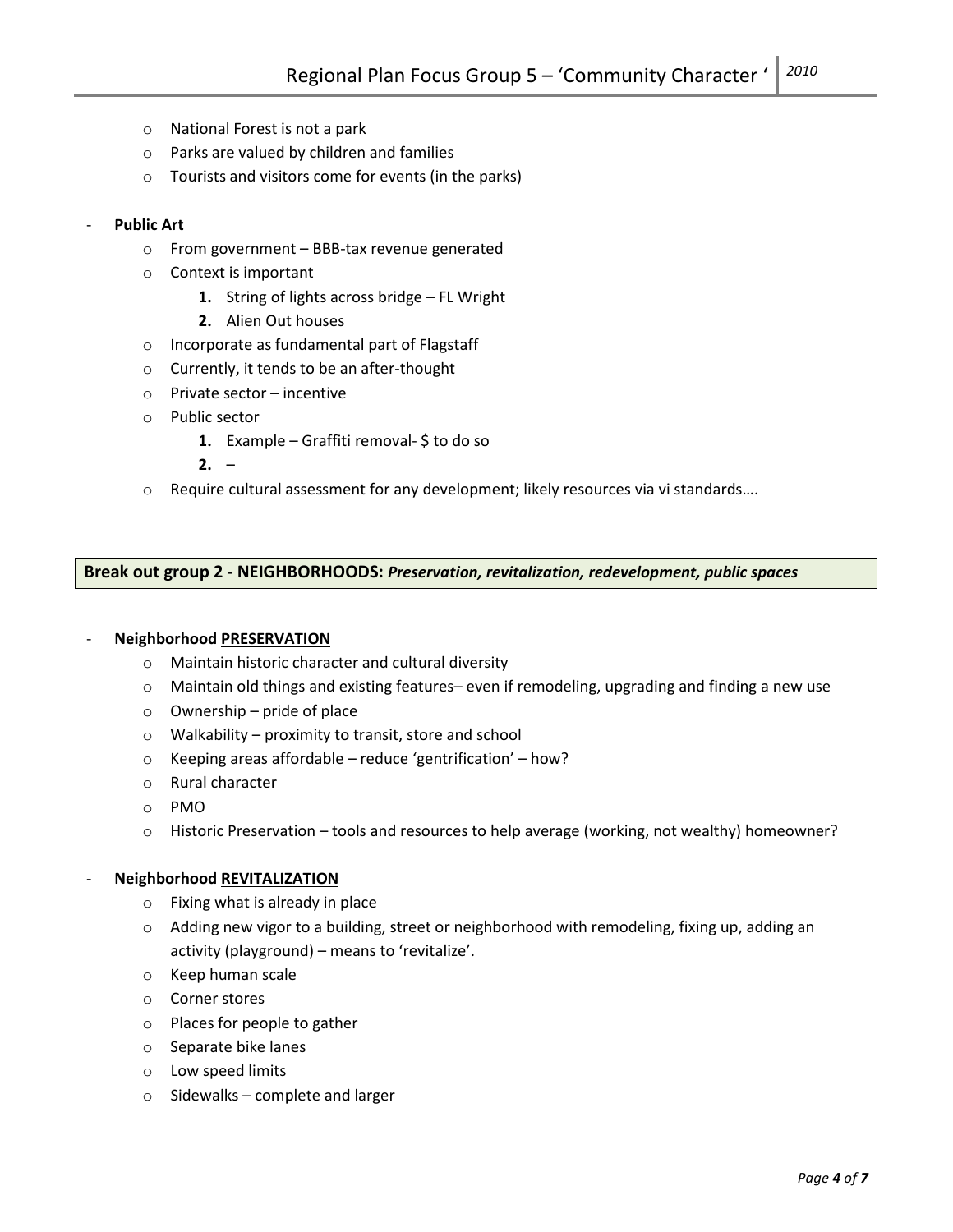o SAFE neighborhood – deal with crime

#### Neighborhood REDEVELOPMENT

- $\circ$  Coming in with something NEW, yet keeping with the character of the surrounding community
- $\circ$  Generally needed and desired, not sure of how to overcome some major obstacles
- o Modern technology with respect for context
- o Maintain and promote a sense of place
- o Infill instead of sprawl is desired

#### Define SLUM AND BLIGHT

- o Use state statute definitions, then adapt for 'Flagstaff' in Regional plan
- $\circ$  Need definition to clearly identify 'infill' and 'redevelopment' areas on a Regional Plan map

#### - Obstacles to Neighborhood PRESERVATION, REVITALIZATION, and REDEVELOPMENT

- o Absentee Landlord
- o Cost / Affordability / Resources
- o Community sense of respect pride of place is sometimes lacking
- o Education of what it means and how to do it
- $\circ$  CLEAN UP FIX UP PAINT UP Weekend
- o Community Accountability
- $\circ$  Lack of homeownership renters do not tend to care for properties like homeowners
- o How to encourage LANDLORDS to be compelled to care for homes and buildings?
- o Strong Property Rights

#### **Examples from DOWNTOWN**

- o Brick buildings and sidewalks
- o Old / quaint
- o Rock houses
- $\circ$  Big street TREES Tree list with native / non-native
- $\circ$  2-lane streets with street parking, parkways (where you plant trees), sidewalks
- o Streets define the neighborhood
- o Historical

#### **Examples from TOWNSITE**

- o "The Den" cozy family play and hang-out space
- o Small, modest homes
- o Front porch
- $\circ$  Alleys parking in back
- $\circ$  Livable walkable, bike-able, visiting with neighbors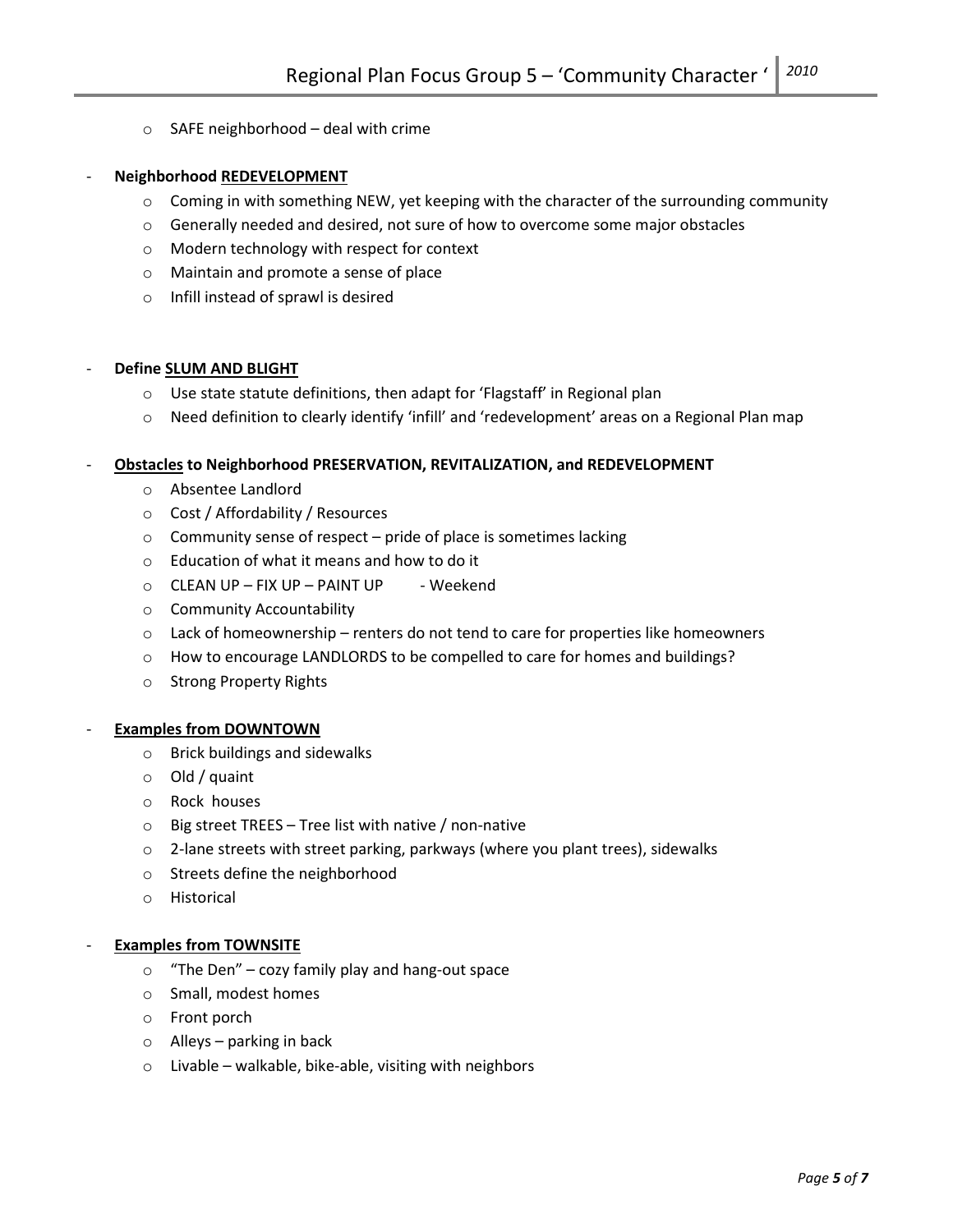# **Examples from COCONINO ESTATES**

- o Spacious
- o Suburban
- o Ranch Homes
- o Auto-focused no sidewalks
- o Driveways and parking in front
- o Fewer through streets slower auto traffic
- o Connected open lawns
- $\circ$  Green grass lawns large! Many houses have wells that water them.
- o These lawns fit the character of the homes and time period

## **Examples from RIO HOMES**

- o Monotonous
- o Failure
- o College kids
- o Street parking
- o Alley
- o Crowded
- o Stark let landscaping grow up
- o Need shared green space '
- o Modern architecture that works with the context of a mountain town
- $\circ$  This seems inappropriate for an end community this density should have been built in a through community with better connections to transit, FUTS and campus
- o Affordable

# Examples from SUNNYSIDE / 4<sup>th</sup> Street

- o Affordability for businesses
- o Ample parking!
- o Transit parking
- o Multi-cultural
- o Center of town
- o Future ideas for 'character' of Fourth Street:
	- 1. Pedestrian-friendly
	- 2. Streetscape improvements
	- 3. Break up the asphalt
	- 4. Multi-use, Multi-story AFFORDABLE!!
	- 5. Continue and celebrate multi-cultural
	- 6. Bicycle Friendly
	- 7. Police presence get out of the cars and walk / bicycle around talk to people in a friendly way